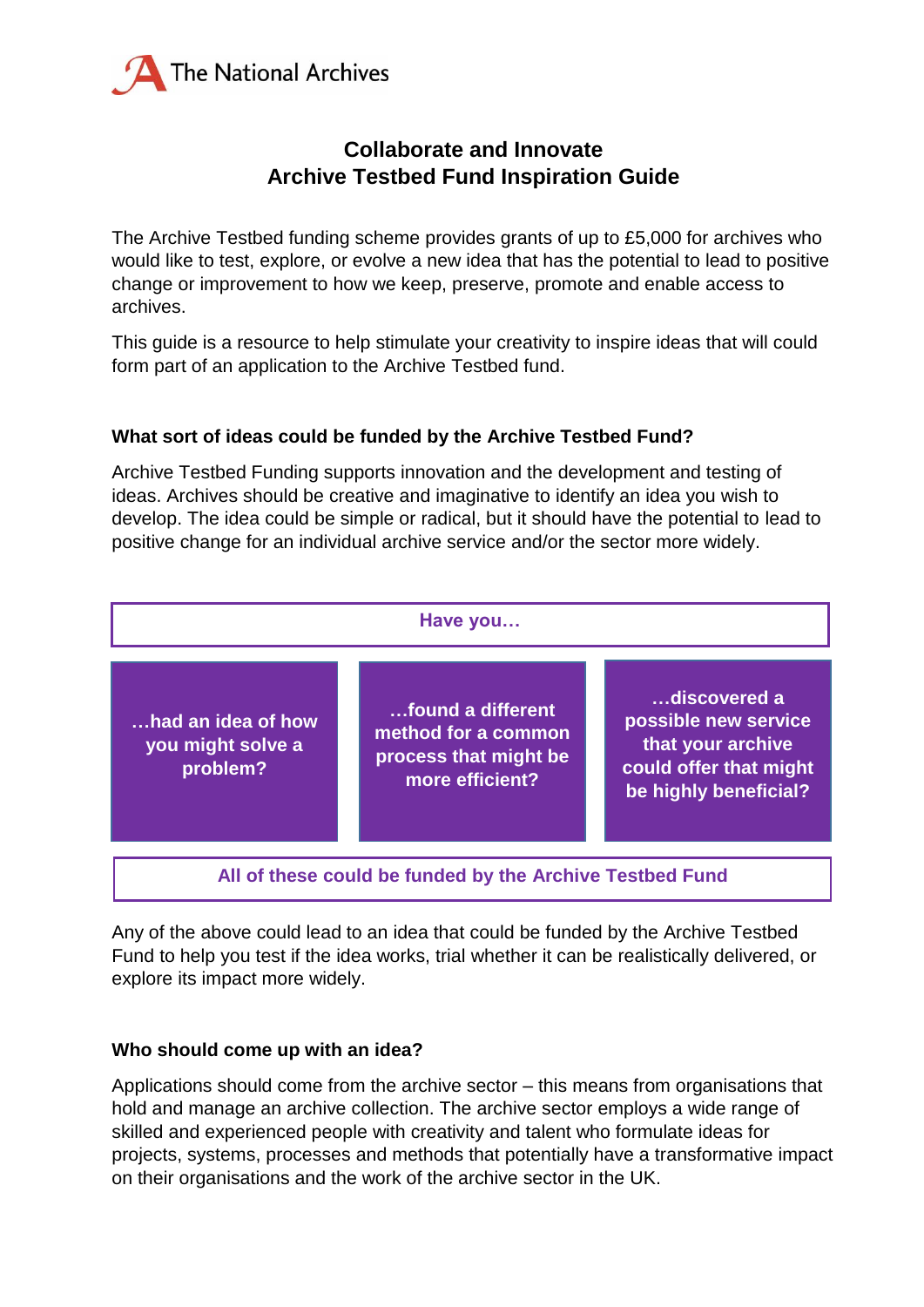

The Archive Testbed Fund enables these ideas to be developed and explored further to determine if they might be successfully delivered without opening the archive service to challenging financial risk if the idea does not work.

We actively encourage archive services to collaborate with other organisations in developing ideas. Museums, galleries, libraries and arts organisations often do things differently, and there is great potential to learn from others in collaborative projects and test their applicability in the archive sector.

#### **Selecting an Archives Unlocked theme**

Archives Unlocked, The National Archives' vision for the archive sector, expresses the ambition that archives can inspire trust, enrich society, and cultivate openness and accessibility. Three themes are identified to help achieve these ambitions for the sector.

Applicants should indicate which theme in Archives Unlocked is most relevant to their idea. The following information may help to stimulate thinking and inspire ideas as to what your archive may wish to explore. Its purpose is to inspire creativity by asking a series of questions relating to each theme. However, you are not limited to these areas and your ideas can be wide-ranging, unique and imaginative. Please get in touch if you would like to discuss your idea and the relevant theme further.

| <b>Digital</b>                                                                                                             | <b>Resilience</b>                                                                                                                                                                  | <b>Impact</b>                                                                                                                                                                                                     |
|----------------------------------------------------------------------------------------------------------------------------|------------------------------------------------------------------------------------------------------------------------------------------------------------------------------------|-------------------------------------------------------------------------------------------------------------------------------------------------------------------------------------------------------------------|
| <b>Growing digital</b><br>capacity, preserving<br>digital records,<br>increasing<br>discoverability of<br>digital archives | <b>Building resilience,</b><br>being open to new<br>skills, developing a<br>more diverse<br>workforce, increasing<br>income generation,<br>developing innovative<br>service models | <b>Demonstrating impact,</b><br>expanding audiences,<br>identifying new ways<br>to use data and<br>evidence, discovering<br>wider impacts of<br>archives, working with<br>IT, commercial and<br>knowledge sectors |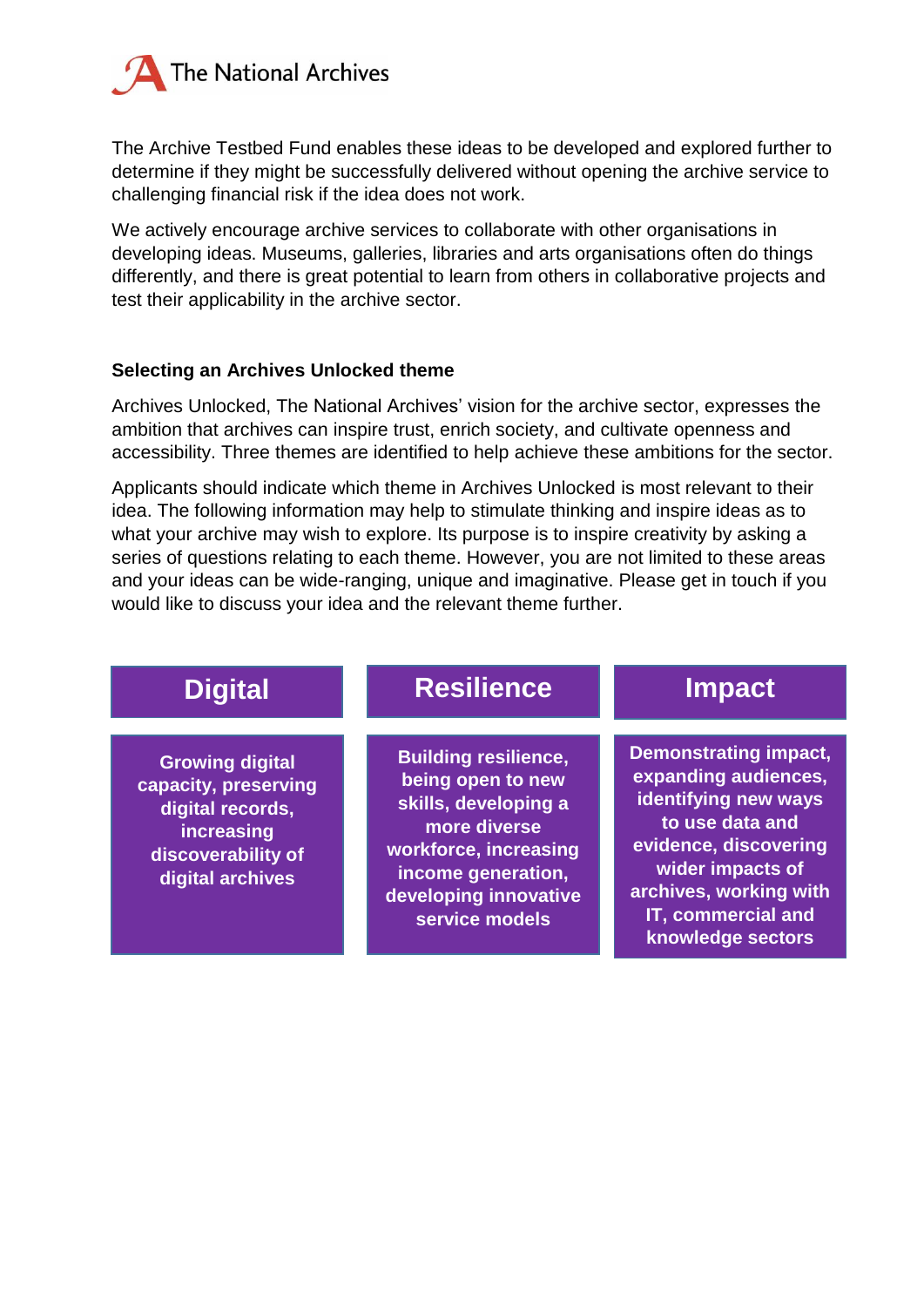

# **Digital**

### Digital Capacity

- Is there an existing model or approach for improving digital capacity that you would like to test for your archive service?
- Do you have an idea for a new potential model for improving digital capacity that you would like to explore?

Standards and good practice

- Are there partnerships outside the sector that could be explored? Could your project explore and evolve a relationship with an IT company or a digital leader to benefit your organisation or the wider sector?
- Can you test an approach for better management of hybrid archives that will be relevant for Archive Service Accreditation?

### Born digital records

- Can you think of a better way for born-digital records to be transferred to archives?
- Do you have any thoughts for how cultural property protections have relevance to born-digital records?

### **Digitisation**

- Do you have an innovative digitisation project in mind?
- Can you approach digitisation in a new way?
- Is there a different method to follow or system/software to be tested?
- Can open-source software be more utilised in digitisation projects?

### Digital preservation

- Can you trial a way of doing digital preservation better?
- Is there a collaborative way to approach digital preservation that you would like to explore? Regionally? Locally? Within an archive service network?
- Do you have an idea for how to improve the infrastructure needed for preserving born-digital records?
- Can you improve an existing digital preservation system?
- Can you pilot a new approach to deploying digital preservation more widely?

### Digital access

- Do you have a potential solution to making archive catalogues easier to understand and navigate?
- Is there a way to make archives more findable in a catalogue?
- Do you have an interesting new way to catalogue digital records that you would like to test?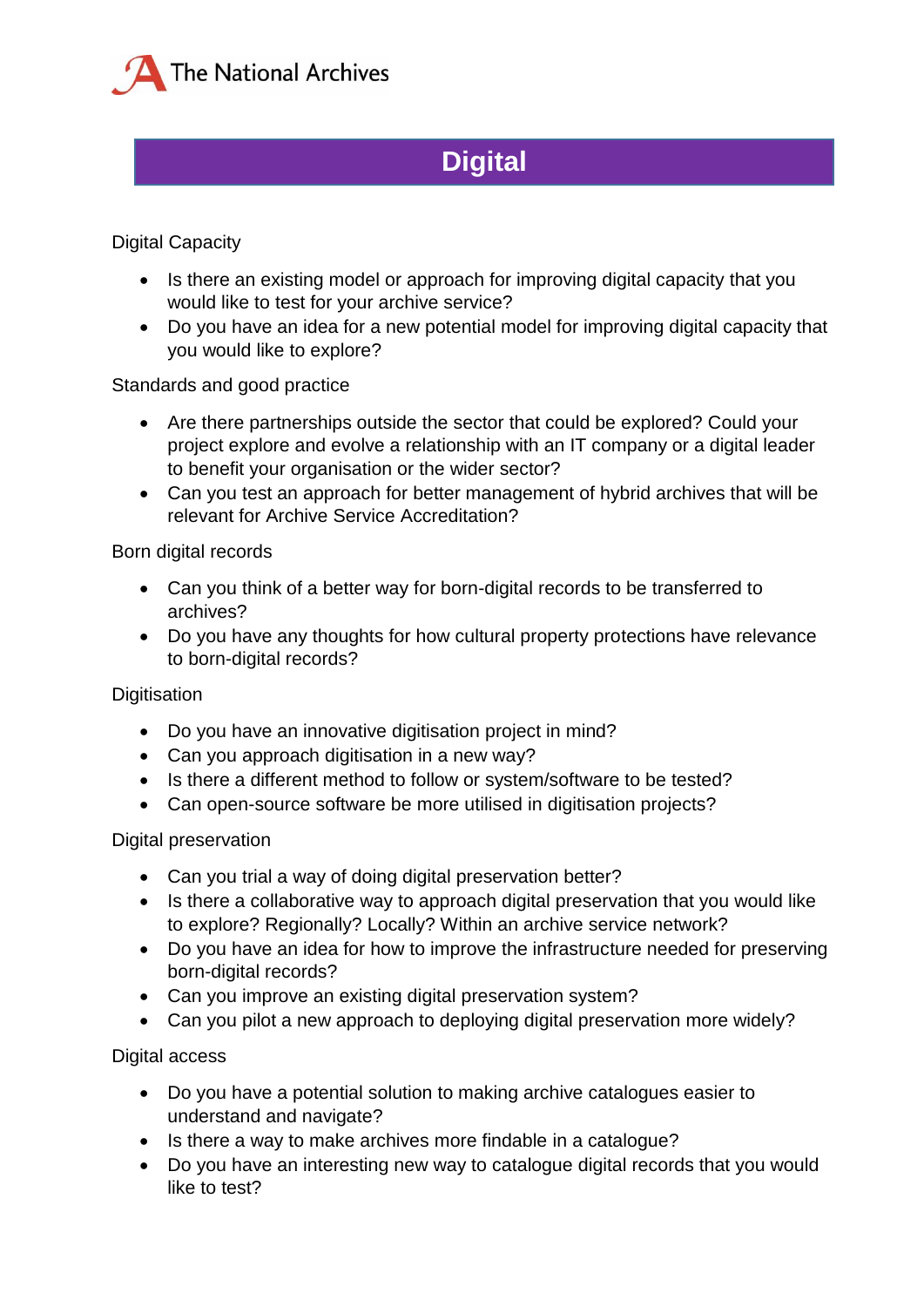

- Have you developed an approach to cataloguing born-digital material that you would like to trial more widely?
- Is there a potential new way to approach web archiving that you would like to test?
- Have you come up with a method for archiving social media content that you can pilot or test?
- Can you find a way to catalogue or secure access to heritage datasets that would be useful to the archive and records sectors?

Digital engagement

- Have you considered a new way of approaching engagement with collections after a digitisation project?
- Are there different ways you could use websites to engage audiences?
- Is there a new digital approach to test that will help with audience engagement?
- Is there an example of engagement from the wider museums and library sector that could be worth testing in an archive environment?
- Do you have a new way of approaching digital storytelling that could have a positive impact on engagement with your collections?

Digital platforms and applications

- Can an open digital platform be used for archive collections in cataloguing, preservation or engagement?
- Can digital apps be developed and tested for use by your archive service?
- Have you found a use for virtual reality technology to aid an element of your archive service?
- Can artificial intelligence be utilised to improve how your archives are accessed, managed or preserved?

### **Resilience**

### **Governance**

- Do you have a new governance model that you would like to explore more fully?
- Can you trial a new leadership training approach that would ensure a strong and resilient leadership structure in your organisation?
- Do you have an idea for a new organisational structure or department structure that needs to be tested or evolved to test for viability?

### Strategic Planning

 Do you have a new approach to defining your vision and mission that will improve your strategic direction?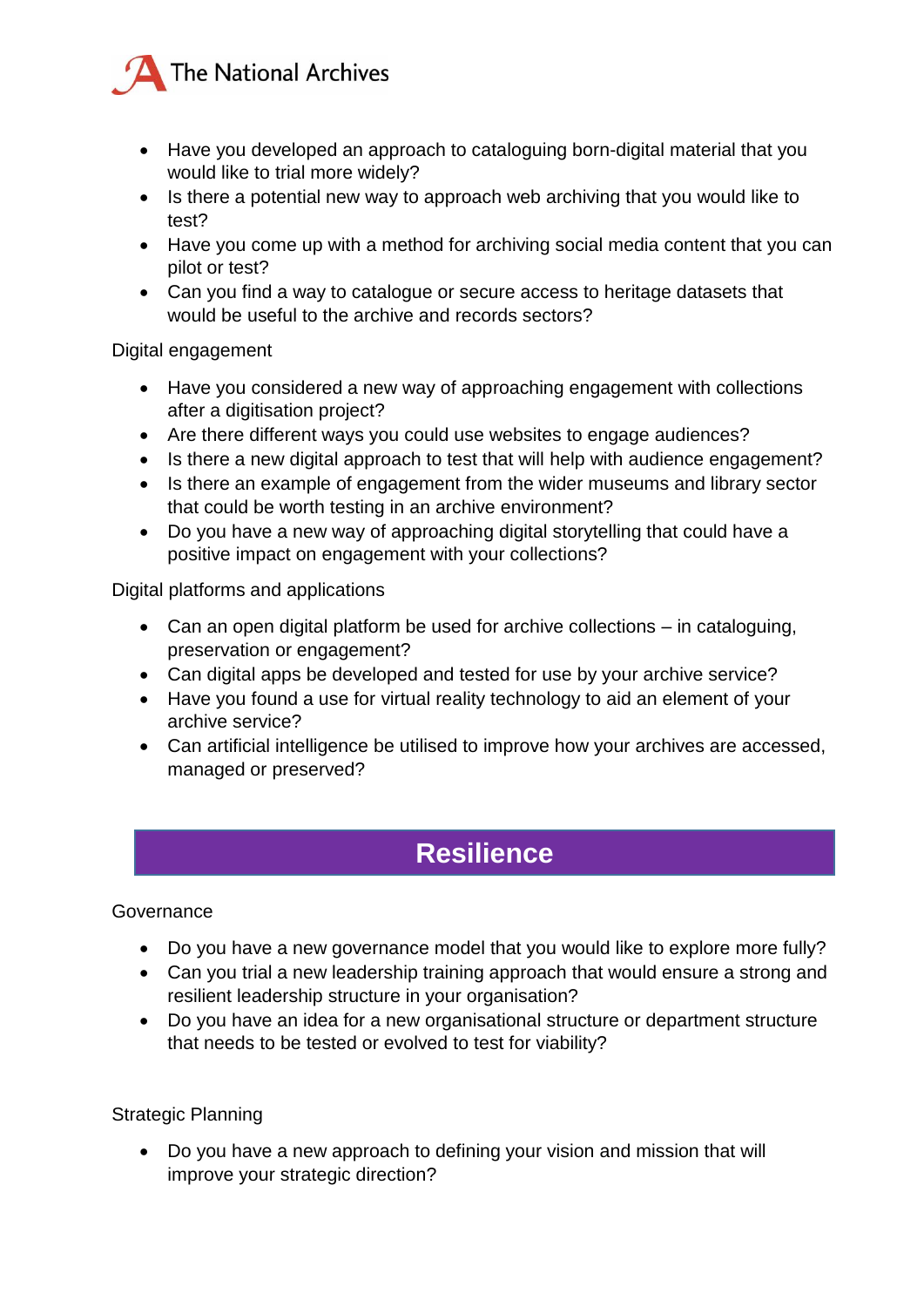

- Have you identified a potential business planning model that might work well for the archive service?
- Have you seen a business development idea in another sector that you would like to test in the archive sector?
- Have you seen a competitor undertaking a project that you would like to test for viability in your organisation?
- Can you determine a new approach to evaluating your strengths and identifying commercial opportunities that you would like to test for effectiveness?
- Do you want to apply entrepreneurial thinking to a problem you need to solve in your archive service?

Funding and Finance

- Have you considered a new potential commercial opportunity that you would like to pilot in your archive service?
- Have you seen a new income generation idea elsewhere that you would like to test?
- Can you test a new approach to financial sustainability in one of your services?

**Staffing** 

- Do you want to test a new way of involving and engaging staff in the development of the archive service?
- Can you develop a new training programme for staff to lead to a stronger more resilient workforce?
- Do you have a new approach to volunteer management or support that could be tested or piloted in your archive service?

### Relevance

- Have you developed an idea for how to express the relevance of your service to your community or to your organisation?
- Can you design a new approach to advocating for your archive service within your organisation to strengthen your visibility and the wider understanding of your role in the strategic plan?
- Do you have an interesting idea that helps your archive service to explore the value of archives and your archive service?

### Stakeholders and Partnerships

- Can you develop a system that enables better or deeper relationships with existing stakeholders leading to increased engagement with your archive service and opening up potential opportunities?
- Have you seen a useful partnership model that you would like to develop in your archive service?
- Can you expand existing partnerships to develop strategically important areas of your archive service?